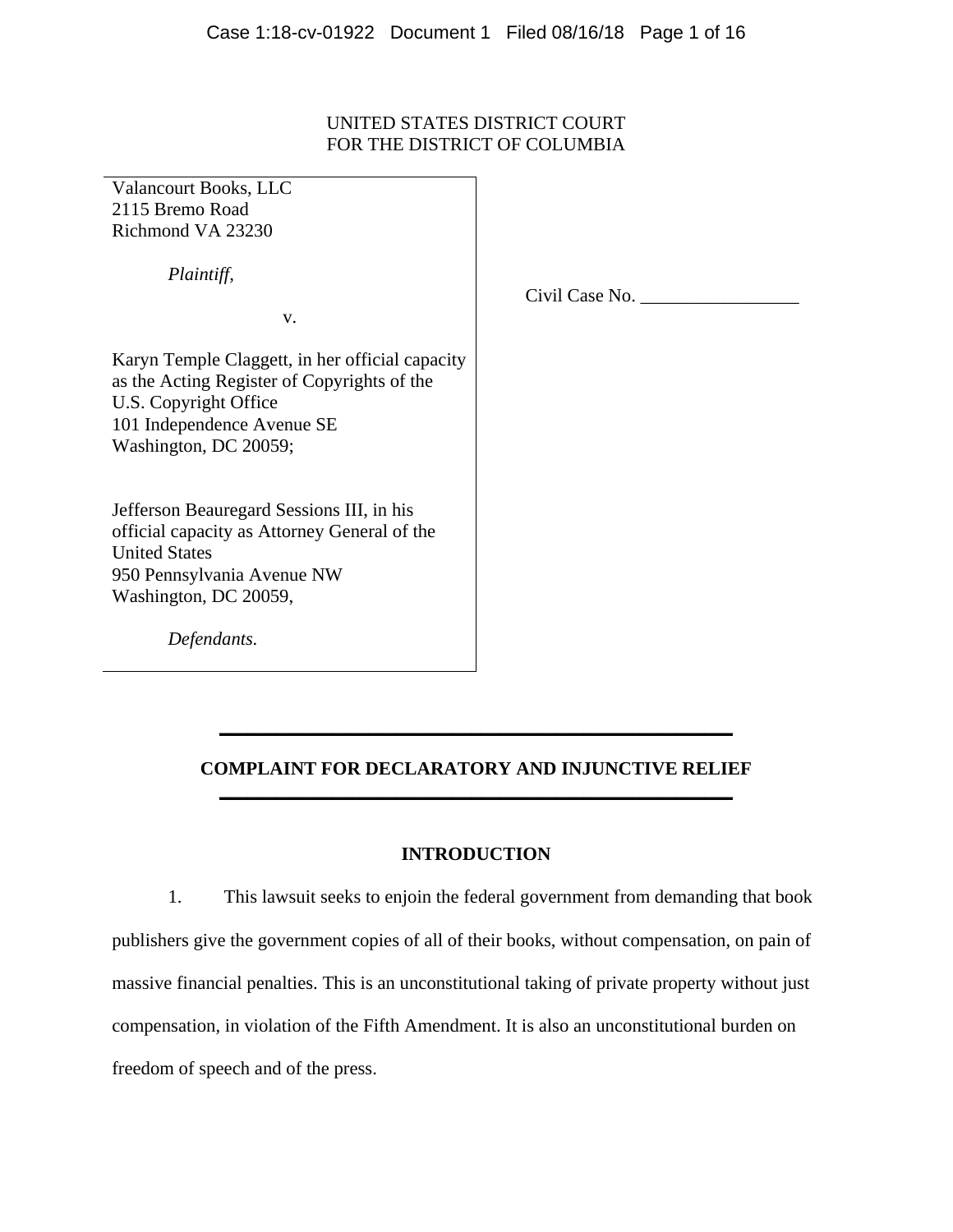### Case 1:18-cv-01922 Document 1 Filed 08/16/18 Page 2 of 16

2. The Copyright Act provides that anyone who publishes a new work eligible for copyright must deposit with the United States Copyright Office two copies of each work they publish. This requirement is a relic of a time when authors were required to affirmatively register their works in order to obtain copyright protection. Today, however, all original works are protected by copyright at the moment they are created, so the deposit requirement no longer operates as an element of a *quid pro quo*. There is no way for a publisher to opt-out of either the copyright system or the deposit requirement.

3. Plaintiff Valancourt Books is a small, independent press that operates out of its owner's home. Valancourt publishes forgotten and neglected classic literature, operating on a print-on-demand model. Valancourt was unaware that it was legally obligated to deposit copies of every book it produced with the federal government until it received a written demand from the United States Copyright Office that it provide the government with copies of virtually every book in its catalog—341 in total—on pain of fines that could extend into six figures. Valancourt is now faced with an untenable choice: Comply with the Copyright Office's demand for its past publications and deposit copies of each book it publishes in the future (which would impose substantial burdens in terms of time and financial cost) or await a lawsuit from the Copyright Office seeking crippling fines. It therefore brings this action to clarify its rights and obligations under 17 U.S.C. § 407 and the Constitution of the United States.

#### **JURISDICTION AND VENUE**

4. Plaintiff brings this civil-rights lawsuit pursuant to the Takings Clause of the Fifth Amendment to the United States Constitution; the First Amendment, and the Declaratory Judgment Act, 28 U.S.C. § 2201.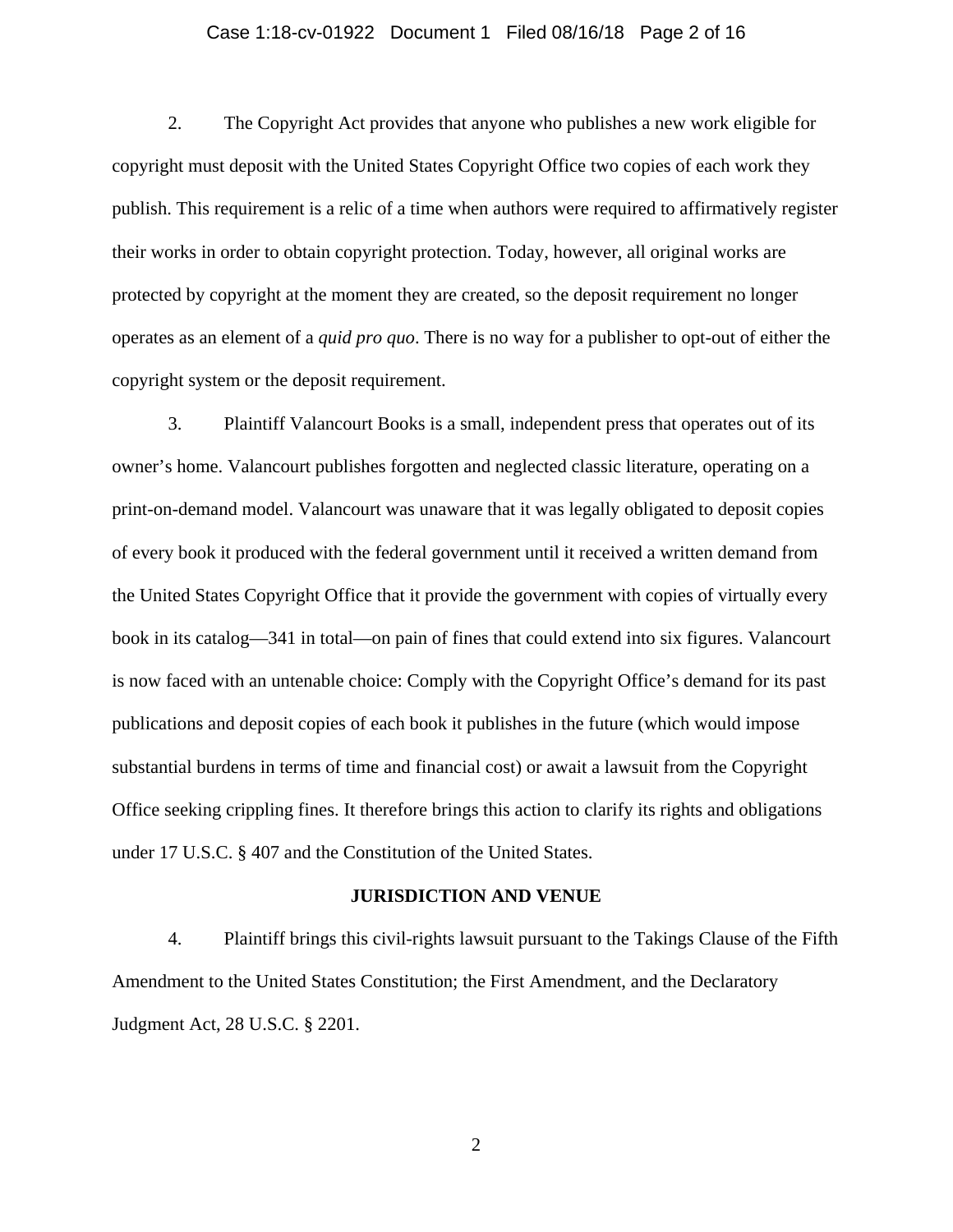### Case 1:18-cv-01922 Document 1 Filed 08/16/18 Page 3 of 16

5. Plaintiff seeks injunctive and declaratory relief against the enforcement of the U.S. Copyright Office's mandatory book deposit requirement, 17 U.S.C. § 407, and a declaration that the requirement is unconstitutional under the First and Fifth Amendments to the United States Constitution.

6. This Court has jurisdiction pursuant to 28 U.S.C. §§ 1331 and 1346.

7. Venue lies in this Court pursuant to 28 U.S.C. § 1391(b).

### **PARTIES**

8. Plaintiff Valancourt Books is a limited liability company organized under the laws of Virginia. It is a resident of Richmond, VA.

9. Defendant Karyn Temple Claggett is named in her official capacity as the Acting Register of Copyrights and Director of the U.S. Copyright Office. That office is responsible for enforcing the mandatory book deposit requirement and has threatened Valancourt Books with fines for failing to comply with the statute. The Copyright Office is located in the District of Columbia.

10. Defendant Jefferson Beauregard Sessions III is the Attorney General of the United States and responsible for the administration of the United States Department of Justice. The Department of Justice is the governmental entity that would be responsible for initiating a lawsuit to enforce the fines threatened by the Copyright Office.

#### **FACTUAL ALLEGATIONS**

#### **Valancourt Books**

11. Valancourt Books is a small, independent press located in Richmond, Virginia, which publishes rare, neglected, and out-of-print fiction, including 18th century gothic novels, Victorian horror novels, forgotten literary fiction, and early LGBT fiction.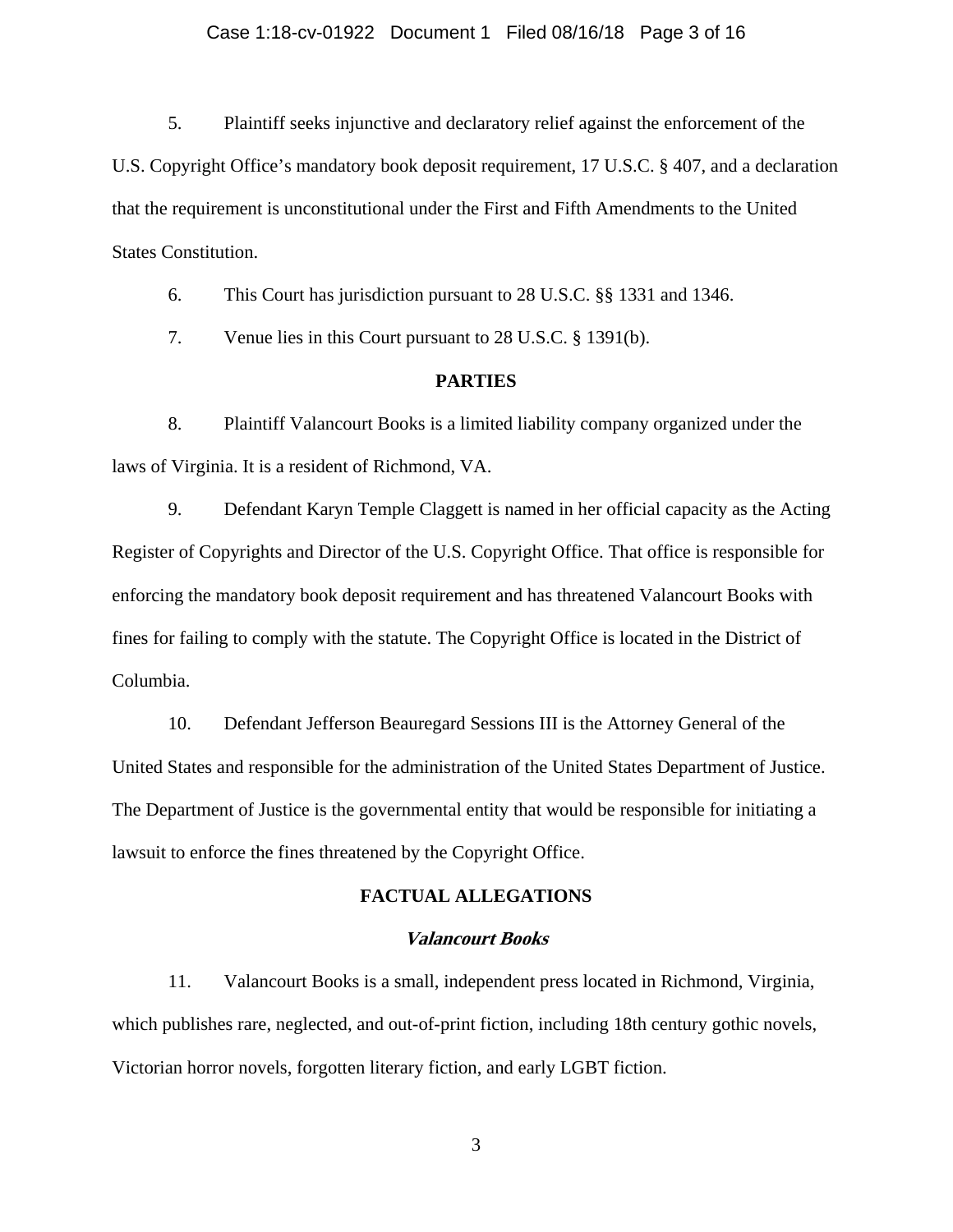### Case 1:18-cv-01922 Document 1 Filed 08/16/18 Page 4 of 16

12. Valancourt was founded in 2005 by James Jenkins.

13. In 2004, Jenkins was a recent law school graduate dissatisfied with the opportunities available in the competitive Seattle legal market. He ultimately decided to apply to graduate programs in French and English literature.

14. Jenkins was required to write an essay to accompany his graduate school applications, and he wanted to write about an 18th-century gothic novelist who had long interested him—Francis Lathom.

15. Unfortunately, it turned out that most of Lathom's works were available in only one location in North America, the University of Nebraska at Lincoln, and only on microfiche. Undeterred, Jenkins and his husband drove from Seattle to Lincoln, obtained copies of the microfiche of Lathom's work, along with some other interesting works, and returned to Seattle.

16. It occurred to Jenkins that there was no reason that in the year 2004, with the availability of low cost, print-on-demand technology, it should be so difficult to access these classic works of literature. Jenkins thought there would be some interest in these old titles, so he decided to try publishing two of them himself: *The Animated Skeleton* (1798), an anonymous gothic novel, and Lathom's *The Castle of Ollada* (1795).

17. Over the course of several months, Jenkins and his husband painstakingly typed out the manuscripts, using microfiche readers at the public library. They found a printing company willing to do small runs of 250 copies per book, and they released both novels in March of 2005.

18. Jenkins named the fledgling operation "Valancourt Books." The name is a reference to both the dashing hero of Ann Radcliffe's 1794 novel *The Mysteries of Udolpho*, and to an essay by W.M. Thackeray during the Victorian era in which he laments that young readers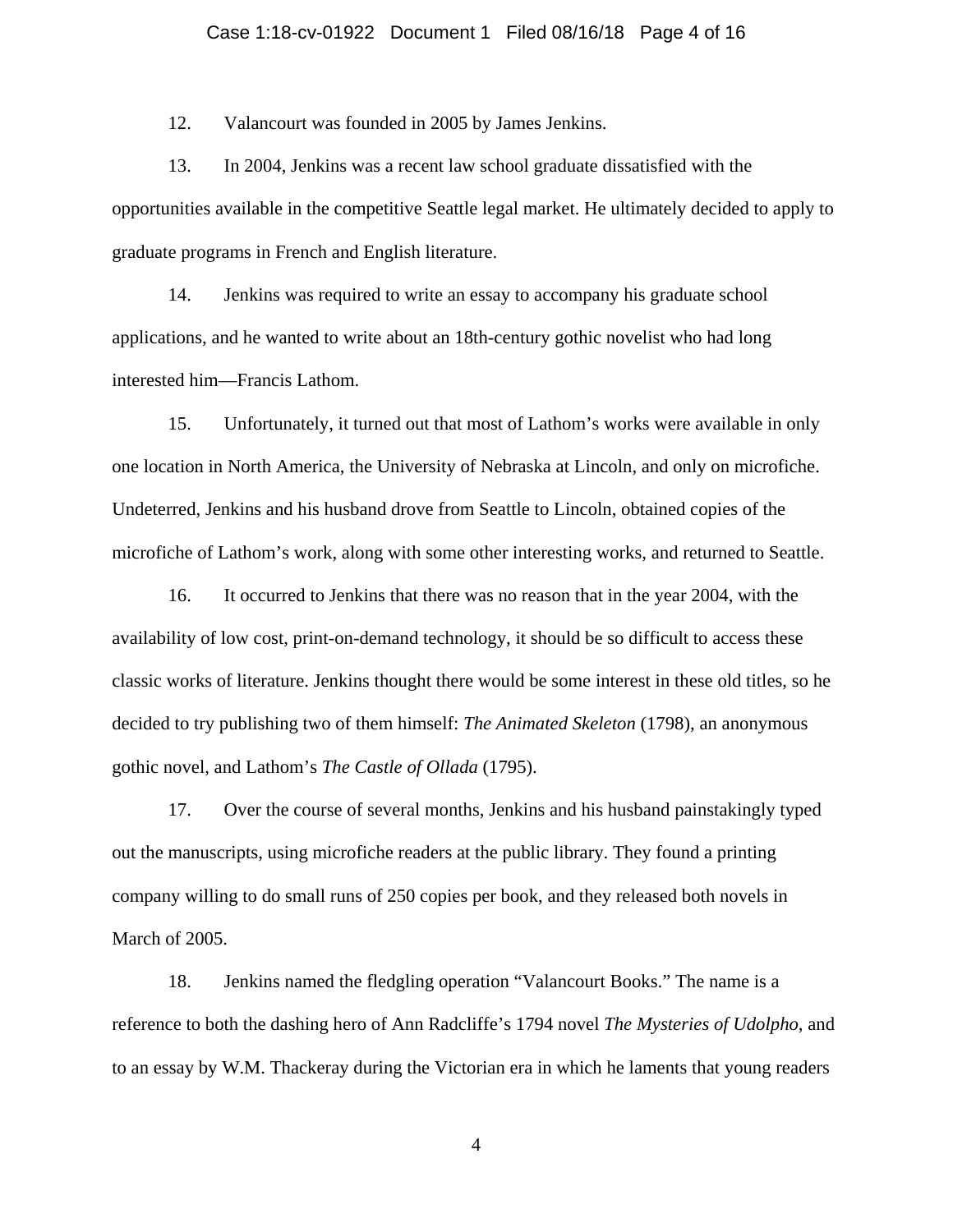### Case 1:18-cv-01922 Document 1 Filed 08/16/18 Page 5 of 16

were no longer familiar with Radcliffe's works because, like many great novels, they were out of print. The name Valancourt therefore reflected the goal of resurrecting great, forgotten literature.

19. After Valancourt published its first two books, all subsequent books were published 100% "on-demand," with each copy being printed in response to a specific order.

20. Valancourt's publications immediately attracted the attention of scholars. The fourth book Valancourt published—the anonymous *The Cavern of Death* (1794)—was edited by Professor Allen Grove, of Alfred University. Many subsequent Valancourt books have also been edited by respected university professors.

21. Valancourt was initially a side project for Jenkins. He continued to publish books while completing a Master's degree at the University of Chicago and while working for a nonprofit organization in Kansas City.

22. Over the years, as Jenkins expanded Valancourt's catalog and refined his editing process, he was able to turn Valancourt into a profitable—yet small—independent press. In 2012, Jenkins decided to make Valancourt his full-time occupation.

23. Today, Valancourt has over 400 books in its catalog, and it adds approximately 20 titles per year.

24. Many of the books that Valancourt publishes are so rare that, prior to Valancourt's reprinting, they existed in only a handful of copies worldwide. Indeed, some books existed in just a single known copy.

25. Valancourt's work has ensured not only that these works will survive, but also that they are widely available to anyone who wants to read them.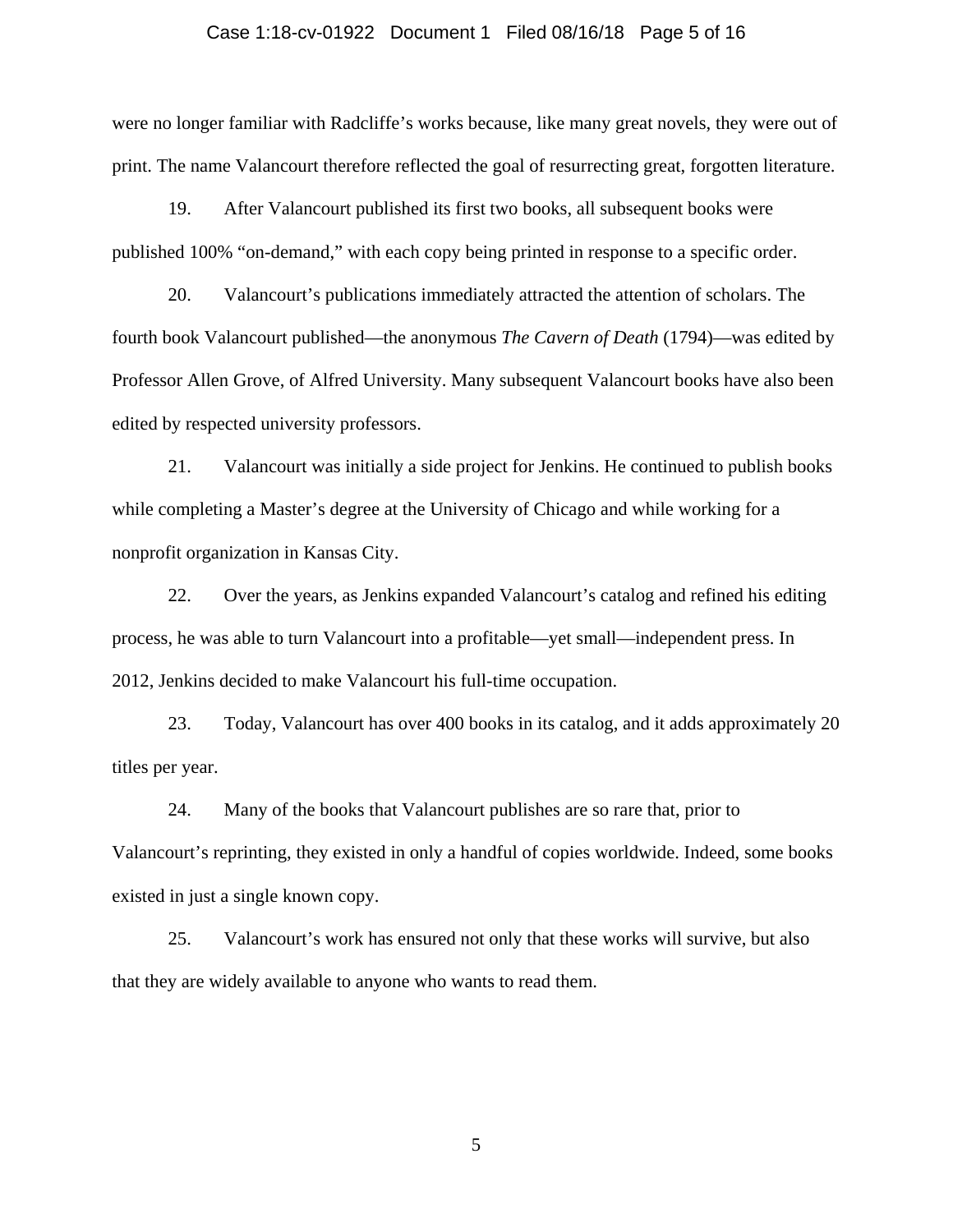### Case 1:18-cv-01922 Document 1 Filed 08/16/18 Page 6 of 16

26. Many of Valancourt's books are now taught in college literature courses, and Valancourt's work has won wide acclaim from publications such as *The Times Literary Supplement*, *The Washington Post*, and *The New York Times*.

27. Although Valancourt has developed an enthusiastic following, it is not a high volume publisher. It is not unusual for Valancourt to sell only a few hundred copies of any particular title, though of course some titles sell more than that.

28. In a previous era, it would not have been possible to profitably operate a press by selling such a small volume of books. Valancourt is only viable because of the advent of digital, print-on-demand publishing technology. Rather than producing a run of thousands of books and storing the inventory to fulfill future orders, Valancourt's books are printed one-at-a-time by a digital printing vendor. When a customer places an order, the vendor uses files provided by Valancourt to print a single bound volume to fulfill that order and ships the book directly to the customer.

29. In order to turn a profit, Jenkins has had to keep overhead extremely low. He and his husband operate Valancourt out of their home, and they have no employees. Jenkins has edited several Valancourt titles himself and has recruited scholarly editors and commentators for others. He spends a substantial amount of time traveling for research and to attend and present at academic conferences in order to promote Valancourt's work and speak with prospective editors for new volumes.

30. Many of the works that Valancourt publishes are older works in the public domain, though the editorial enhancements that Valancourt adds to the works—such as scholarly introductions and footnotes—are subject to U.S. Copyright protection.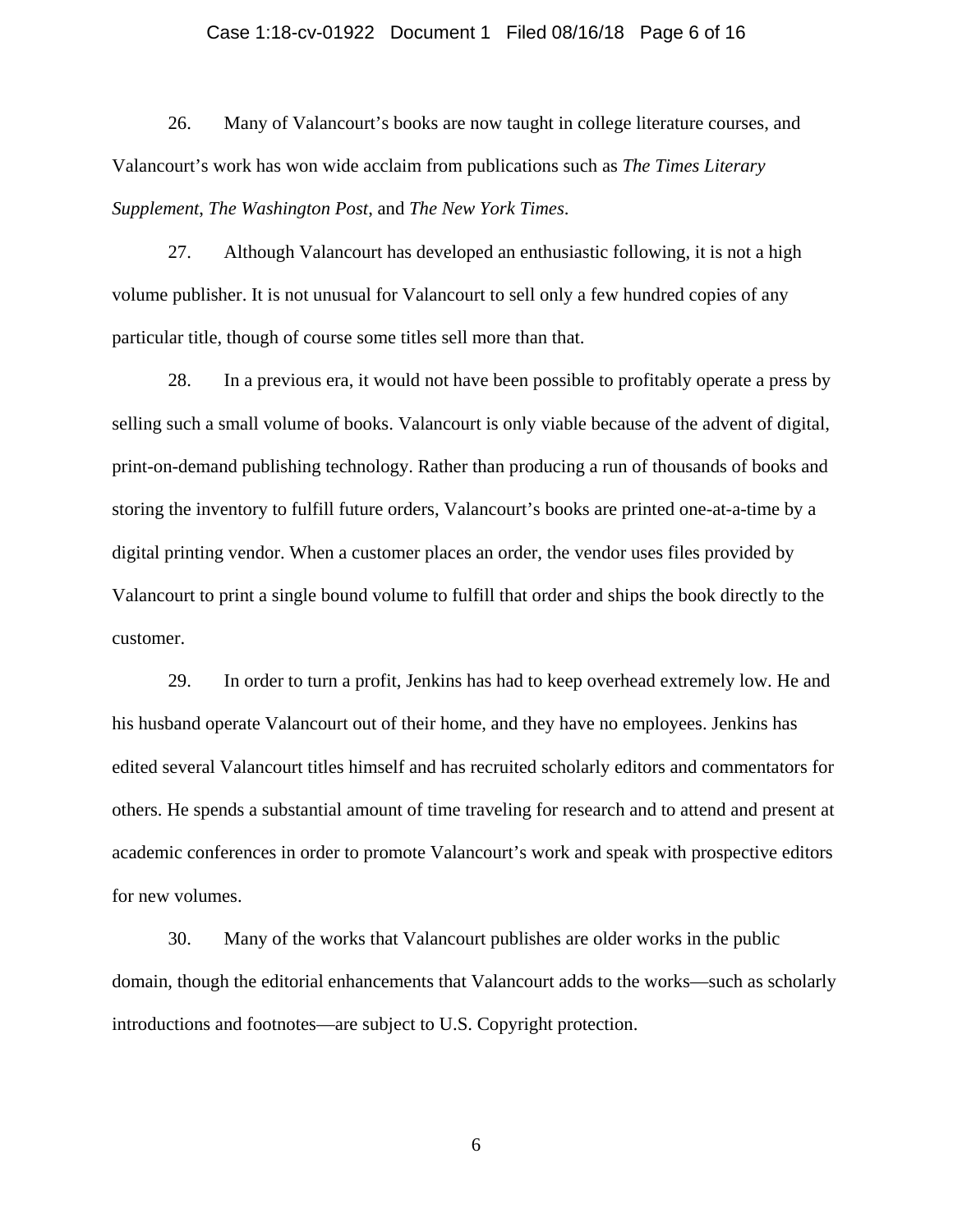### Case 1:18-cv-01922 Document 1 Filed 08/16/18 Page 7 of 16

*31.* Other works that Valancourt publishes are more recent and therefore still subject to copyright protection even though they are out of print. For these titles, Jenkins frequently needs to spend considerable amounts of time tracking down the rightsholder or the rightsholder's heir in order to secure permission to republish the book.

## *The Mandatory Deposit Requirement*

32. Federal law provides that "the owner of copyright . . . shall deposit [in the U.S. Copyright Office], within three months after the date of . . . publication . . . two complete copies of the best edition" of the published work. 17 U.S.C. § 407(a).

33. If a copyright owner fails to provide the government with two copies of his work, he may receive a written demand from the Register of Copyrights.

34. If the owner does not comply with the written demand within three months, he can be fined up to \$250, plus the retail price of the work. 17 U.S.C. § 407(d).

35. A "willful[] or repeated[]" failure to comply with a deposit demand can subject the copyright owner to a fine of up to \$2,500.

36. This mandatory deposit requirement is a relic of a time when copyright law in the United States functioned very differently. The requirement dates (in another form) to the first Copyright Act of May 31, 1790, ch. 15, § 3, 1 Stat. 124, 125. At that time, anyone wishing to claim the protection of copyright for his works was required to deposit one copy of the work with the clerk of the United Stated District Court, and another copy with the department of state. *See Wheaton v. Peters*, 33 U.S. 591, 592 (1834).

37. The Supreme Court noted that the original Copyright Act was constitutional because the deposit requirement was simply a condition on the enjoyment of a government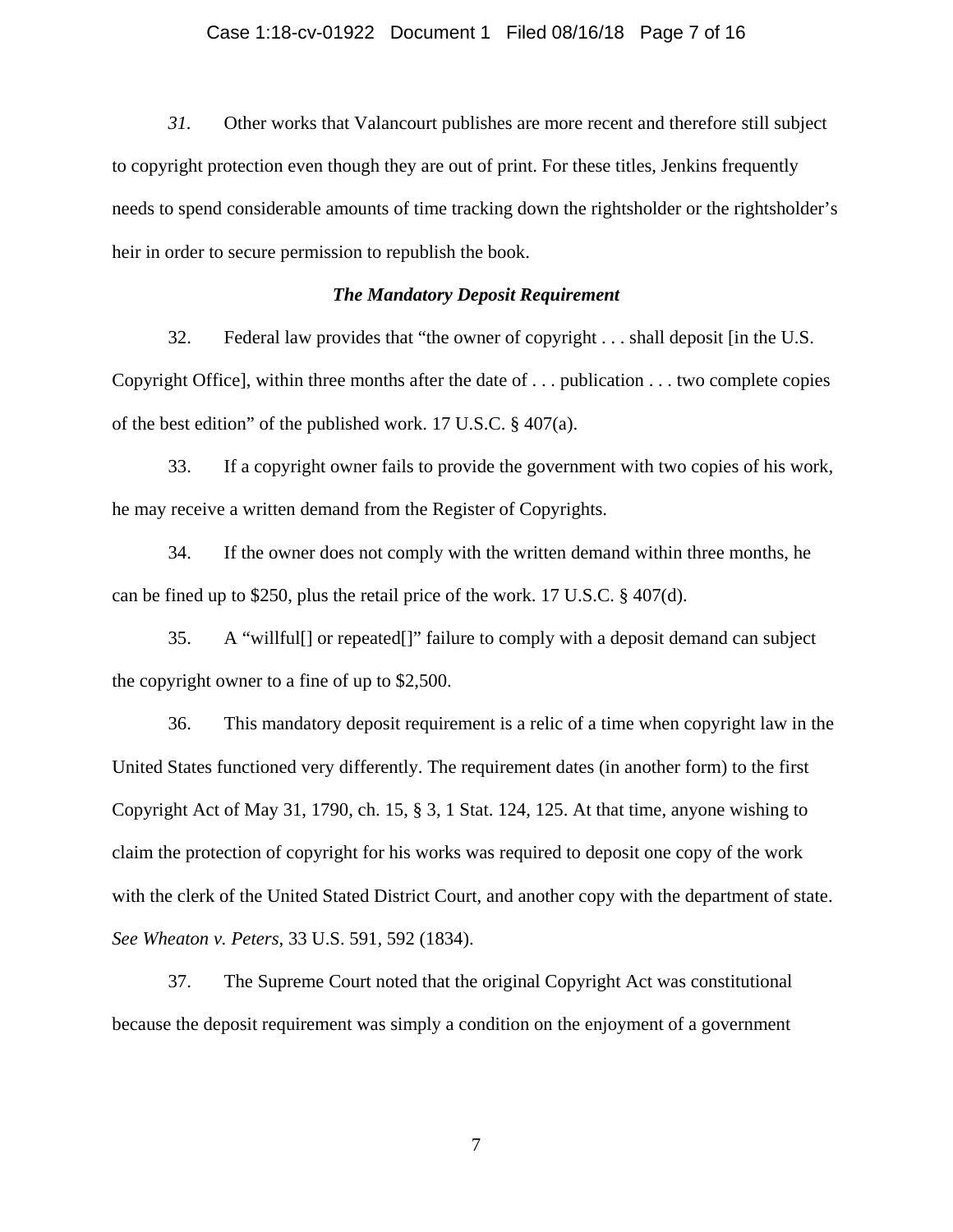### Case 1:18-cv-01922 Document 1 Filed 08/16/18 Page 8 of 16

benefit—copyright protection. *Id.* At that time, an individual could choose whether to give copies of his works to the government in exchange for copyright protection.

38. The Copyright Act of 1976—which went into effect in 1978—changed everything, providing that federal copyright protection would extend to all works "fixed in any tangible medium of expression," 17 U.S.C. § 102(a), and that the initial owner of the copyright is the author. 17 U.S.C. 201(a). In other words, the moment you write something down, you own the copyright to that work (with some exceptions, most notably works made for hire). No affirmative act beyond the creation of a work is necessary to secure copyright protection.

39. The 1976 Act introduced a new deposit requirement. Any copyright owner who published a work "with a notice of Copyright" was required to deposit two copies of the work with the Copyright Office. A failure to do so could be punished by a fine, though the Act clarified that the deposit requirement was not a "condition[] of copyright protection." So one could avoid the mandatory deposit requirement by electing not to assert that one's work was protected by copyright—even though it was in fact protected. Pub. L. No. 94-553.

40. In 1988, Congress again amended the Copyright Act in order to bring the United States into full compliance with the Berne Convention for the Protection of Literary and Artistic Works. The Berne Convention, which was first signed in 1896, adopted a "moral rights" view of copyright, whereby authors own copyright the moment they create a work, without the need to comply with formal requirements such as registration or the publication of mandatory copyright notice. Although the United States had been gradually moving towards a moral rights copyright system, the 1988 amendments completed the transition by deleting numerous portions of the Act that required a "notice of copyright." Berne Convention Implementation Act of 1988, Pub. L. No. 100-568.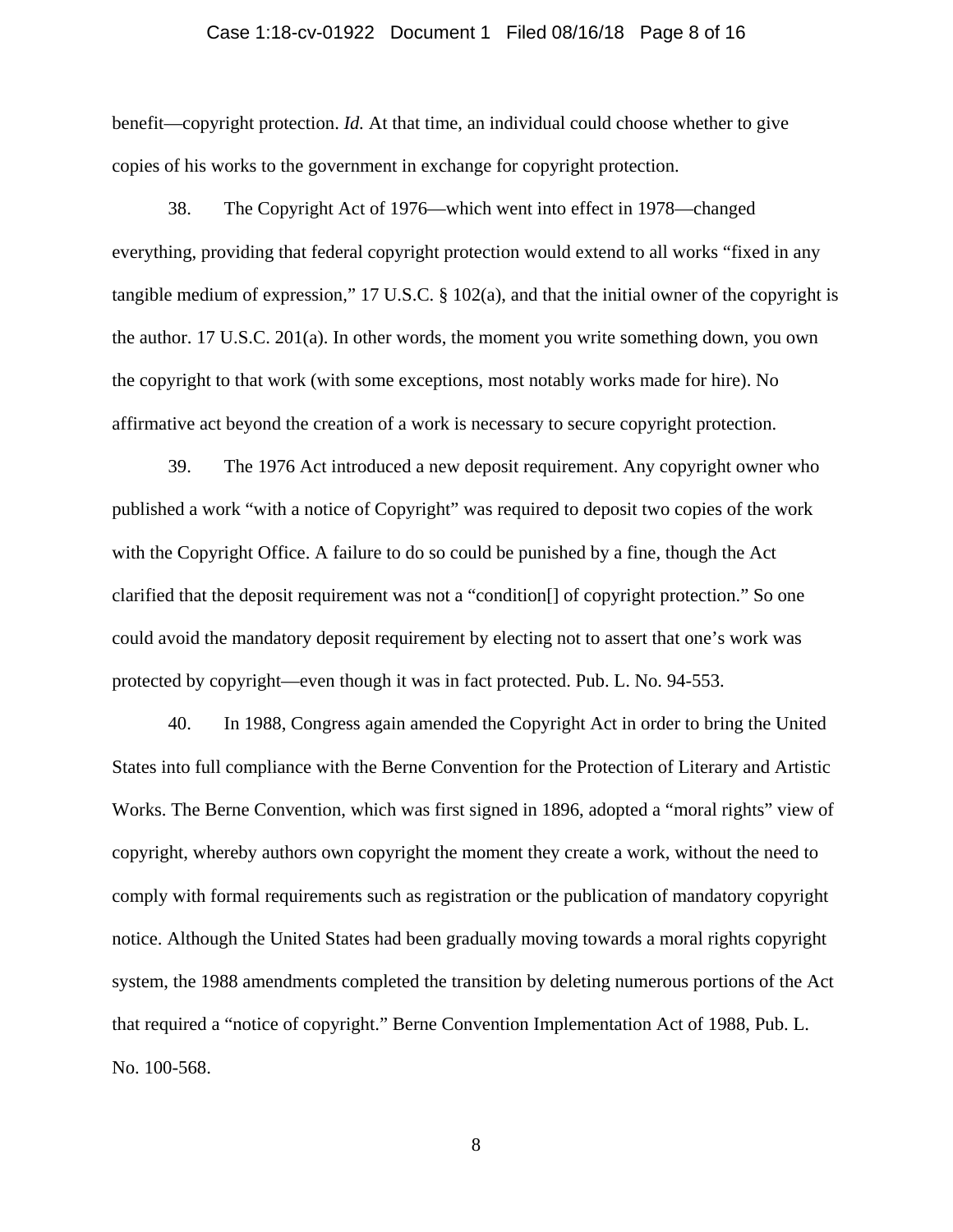### Case 1:18-cv-01922 Document 1 Filed 08/16/18 Page 9 of 16

41. As a result of these amendments, the mandatory deposit requirement is no longer limited to works published with a notice of copyright. Instead, all copyrightable works must now be deposited with the Copyright Office. This means that the system no longer functions as an exchange whereby someone who avails himself of the protection of the copyright system is required, in return, to give the government copies of his work. Instead, individuals are now protected by copyright, no matter what they do, and they are required to send copies of any copyrightable works to the government, no matter what they do.

42. The Copyright Act provides that the "Register of Copyrights may by regulation exempt any categories of material from the deposit requirements of this section, or require deposit of only one copy or phonorecord with respect to any categories." 17 U.S.C. § 407(c). Pursuant to that authority, the register has exempted, for example: "greeting cards," "threedimensional sculptural works," "tests, and answer material for tests," "advertising matter, including catalogs," and "electronic works . . . available only online." 37 C.F.R. § 202.19(c). The exemption for electronic works encompasses e-books, such as one might read on a Kindle.

43. Although the author of a work is not required to take any affirmative steps to establish ownership over the work's initial copyright, the copyright must nonetheless be registered with the copyright office before the copyright owner can bring an action for infringement. *See* 17 U.S.C. §§ 411, 412.

44. One condition of registering a copyright is depositing a copy of the original work with the Copyright Office, a condition which is satisfied by complying with the mandatory deposit requirement. 17 U.S.C. § 408(b). The Act makes clear, however, that registration is optional, and that it "is not a condition of copyright protection." 17 U.S.C. § 408(a).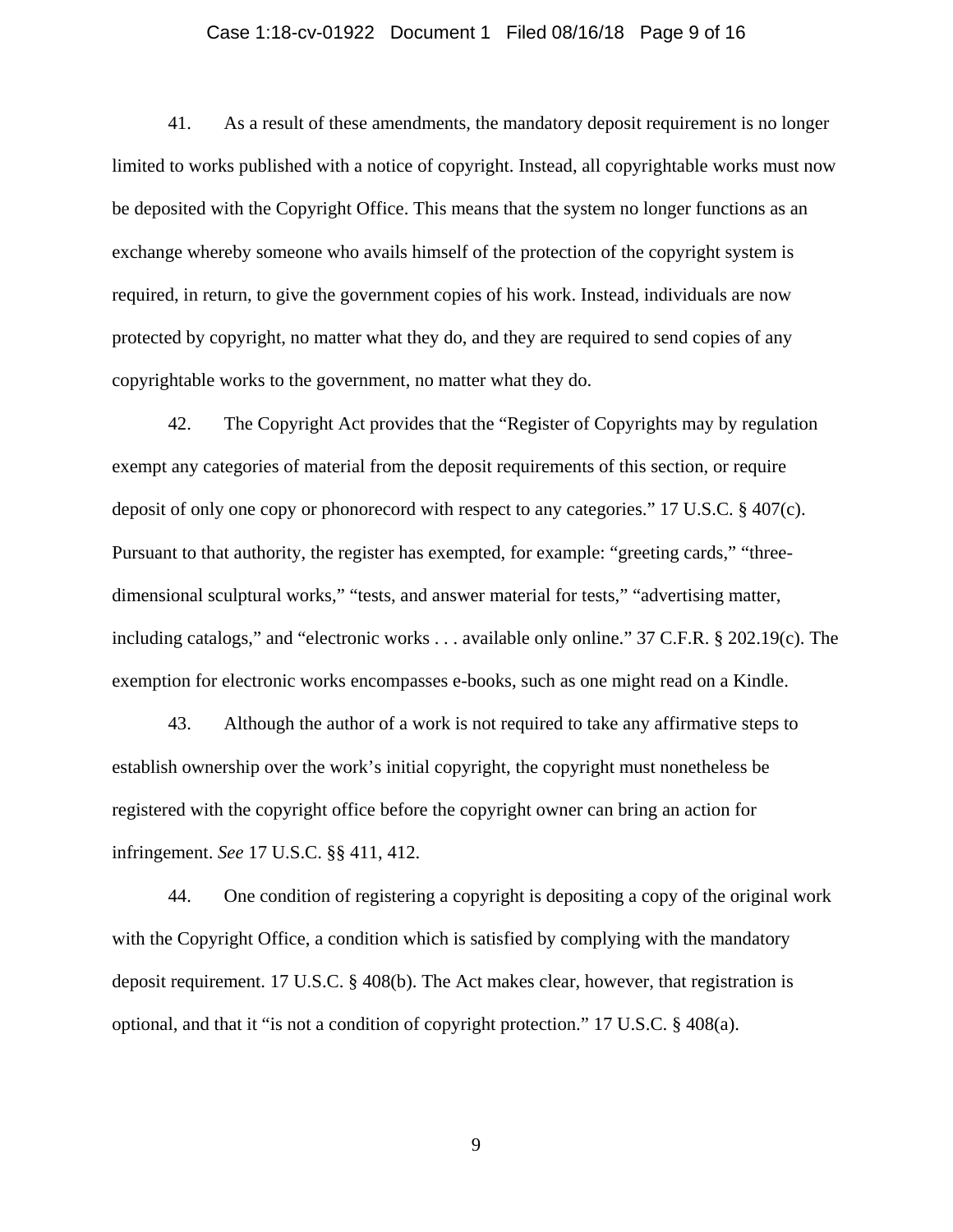*45.* The Copyright Office employs a number of "Acquisitions Specialists" whose job responsibility is to contact publishers and demand that they comply with the mandatory deposit requirement. On information and belief, these written demand letters typically threaten fines for noncompliance.

# *The Valancourt Demand Letter*

46. On June 11, 2018, Jenkins received an email at his Valancourt Books email

address from the U.S. Copyright Office's Copyright Acquisitions Division. Exhibit A. The email contained two attachments.

47. The first attachment was a letter addressed to Jenkins, from Michael Lind, an

Acquisitions Specialist. Exhibit B. The letter stated:

This document constitutes written demand for the required deposit, under section 407 of the copyright law  $\ldots$  of one complete copy  $\ldots$  of the best edition of the work(s) cited on the attached deposit notice(s), for the use or disposition of the Library of Congress. \* \* \* To comply with this Notice and facilitate processing, please send the required copies of the best edition for each title and **enclose the corresponding deposit notices inside each shipment**. You must make the required deposit by the **Statutory Deadline Date of September 9, 2018.** Failure to comply will make you liable to the following penalties prescribed by the copyright law: (1) a fine of up to \$250 per work, and (2) the total retail price of the copies demanded. Willful and repeated failure to comply could incure and additional fine of \$2,500.

48. The second attachment was 341 pages long—one page for every book the

government was demanding Valancourt hand over, which was nearly every book Valancourt had ever published. It also instructed Jenkins to ship each book separately with a copy of the applicable notice.

49. Jenkins was alarmed to receive these communications from the Copyright Office.

Although he was familiar with the copyright registration process, he had been unaware of the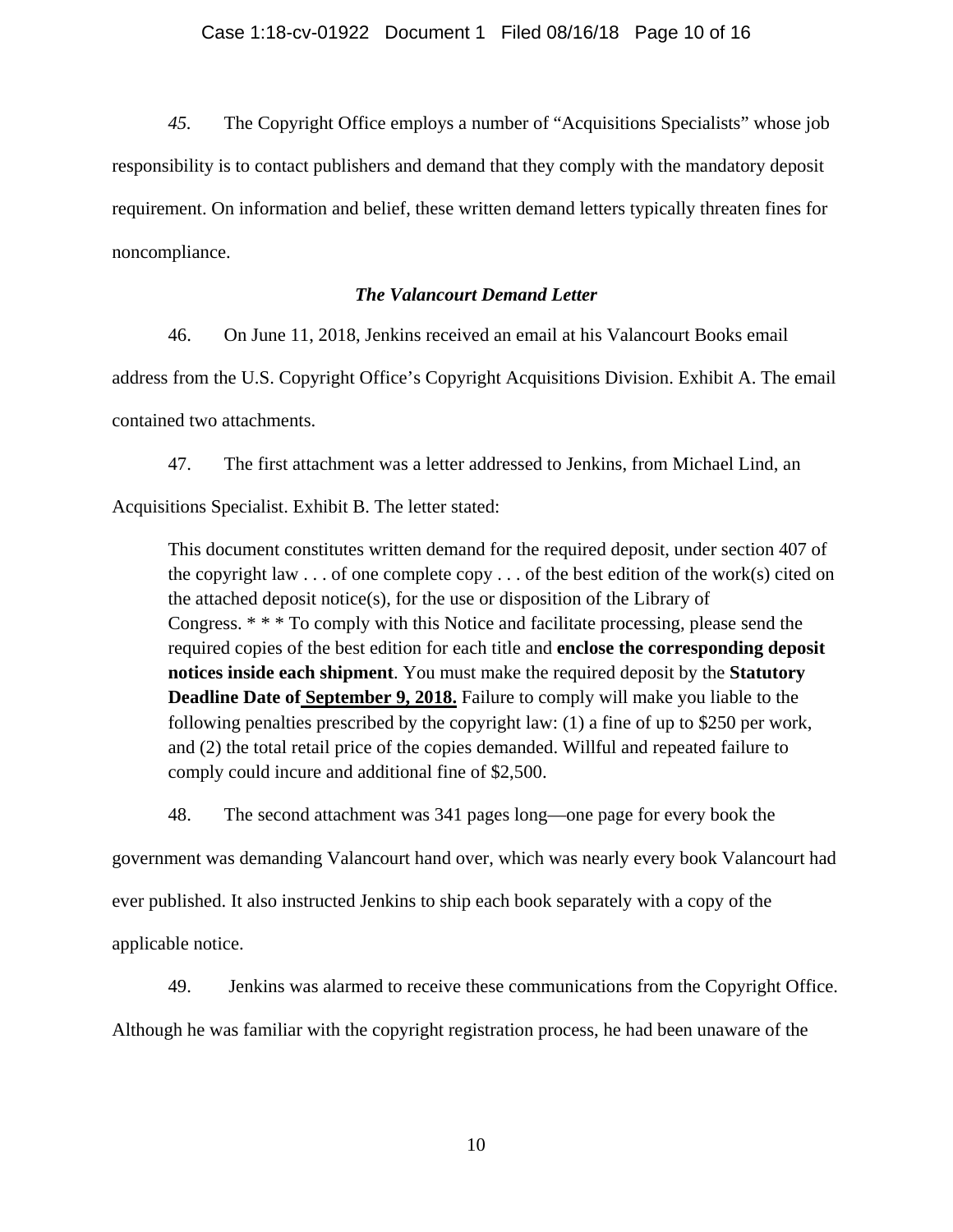### Case 1:18-cv-01922 Document 1 Filed 08/16/18 Page 11 of 16

existence of the mandatory deposit requirement for all copyrightable materials, whether registered or not.

50. As a small, print-on-demand publisher, Valancourt keeps no stock of its books on hand. In fact, the only way that Valancourt can obtain copies of its works is by ordering them from the printer through its own online retail portal.

51. Jenkins replied to the email on June 12, 2018, explaining that complying with the request would cost "in excess of \$2,500, an onerous and unreasonably burdensome sum for a small operation such as this one." He requested that the Copyright Office withdraw its demand. He also offered to sell copies of Valancourt's books to the Copyright Office "at our cost with no markup, if that would help." Exhibit C.

52. Jenkins also pointed out that many of Valancourt's more recent titles were updated reprints of 20th-century books that would have been deposited with the Copyright Office with the Copyright Office when they were first published. Exhibit C.

53. Jenkins further pointed out that "many of the books specified in your demand notice have previously been supplied by us to the Library of Congress in connection with the Cataloging-in-Publication program." Exhibit C.

54. Jenkins' reference to the Cataloging-in-Publication program in his email was accurate: When he first began Valancourt Books, Jenkins had routinely provided the Library of Congress with free copies of Valancourt's books in exchange for a Library of Congress catalog control number. After depositing more than 100 titles, Jenkins determined that the cost of sending each new title to the Library of Congress was greater than the value the business obtained from the catalog control number, and he discontinued the practice.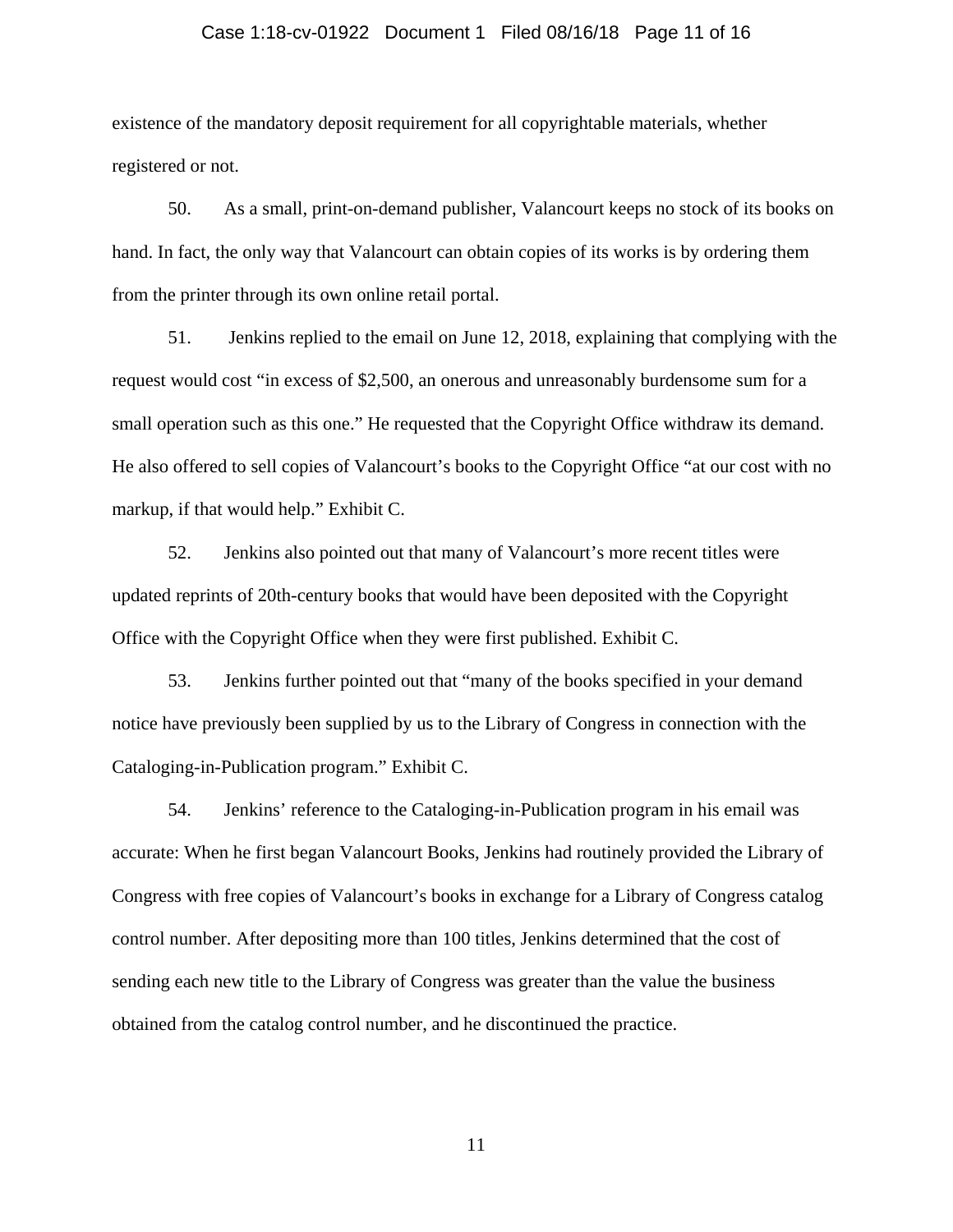### Case 1:18-cv-01922 Document 1 Filed 08/16/18 Page 12 of 16

55. Two months after Jenkins' email, on August 9, 2018, the Copyright Office replied to that email. Exhibit D. In its email response, the Copyright Office took the position that Valancourt was required to deposit any book that contained any new "copyrightable" material and that any copies of books Valancourt had deposited in connection with the Cataloging-in-Publication program did not fulfill Valancourt's mandatory-deposit obligations because those books were provided "in exchange for" a prepublication catalog record instead of being provided purely for free. Exhibit D.

56. The Copyright Office's August 9, 2018, email had two attachments: a new demand letter and a new PDF file listing each book demanded. Exhibit D. The new demand list contained only 240 books rather than the 341 books it initially demanded.

57. It is not readily apparent how or why the Copyright Office chose the 101 books that it removed from its original demand.

58. The new demand letter (like the original) urged Valancourt to avoid future threats or fines by "establish[ing] a regular procedure of sending one copy of each work immediately after publication to the Copyright Office." Exhibit E.

## **Injury to Plaintiff**

59. Complying with the Copyright Office's demands would cost Valancourt substantially more than one thousand dollars.

60. Complying with the Copyright Office's demands would require a substantial amount of work over multiple days, ordering, packaging, and shipping hundreds of books.

61. Complying with the Copyright Office's demand would necessarily divert resources from Valancourt's mission—preserving and disseminating lost and forgotten literature.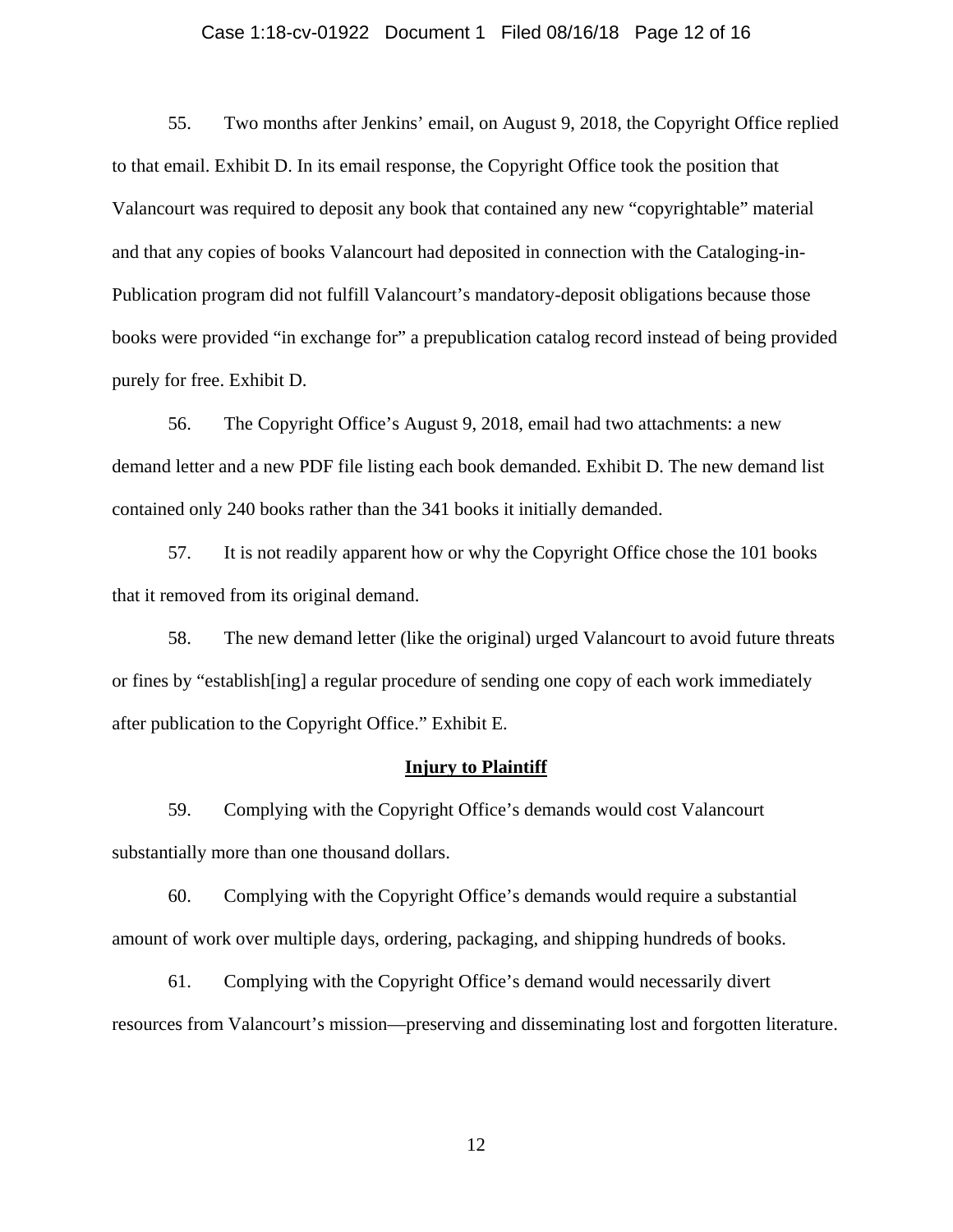#### Case 1:18-cv-01922 Document 1 Filed 08/16/18 Page 13 of 16

62. If Valancourt were to disregard the demand, it would be subjected to fines that could stretch well into the six figures.

63. Even complying with the Copyright Office's demands would not guarantee that Valancourt would be free from further demands for copies of books in its back catalog. The statute allows the Copyright Office to demand two copies of any copyrightable book, which means the Copyright Office could, at any time, request a second copy of any or all of the books it is demanding.

64. Moreover, Valancourt is actively expanding its catalog every year. Valancourt intends to continue publishing multiple books per year, but it does not want to send copies of each new work to the Copyright Office. Jenkins' past experience participating voluntarily in the Calatoging-in-Publication program gives him direct knowledge that sending a copy of every single new title to the federal government is both expensive and time-consuming. Complying with the mandatory-deposit requirement on a forward-looking basis would result in at least hundreds of dollars in additional annual costs to Valancourt in addition to many hours of time diverted from its two-person staff's already limited resources.

#### **CONSTITUTIONAL VIOLATIONS**

#### **Count I**

# **(Fifth Amendment to the U.S. Constitution: Taking of Private Property Without Just Compensation)**

65. All preceding allegations are incorporated here as if set forth in full.

66. The mandatory deposit requirement is unconstitutional under the Fifth Amendment to the United States Constitution, which requires the government to pay individuals just compensation whenever it requires them to hand over private property for public use.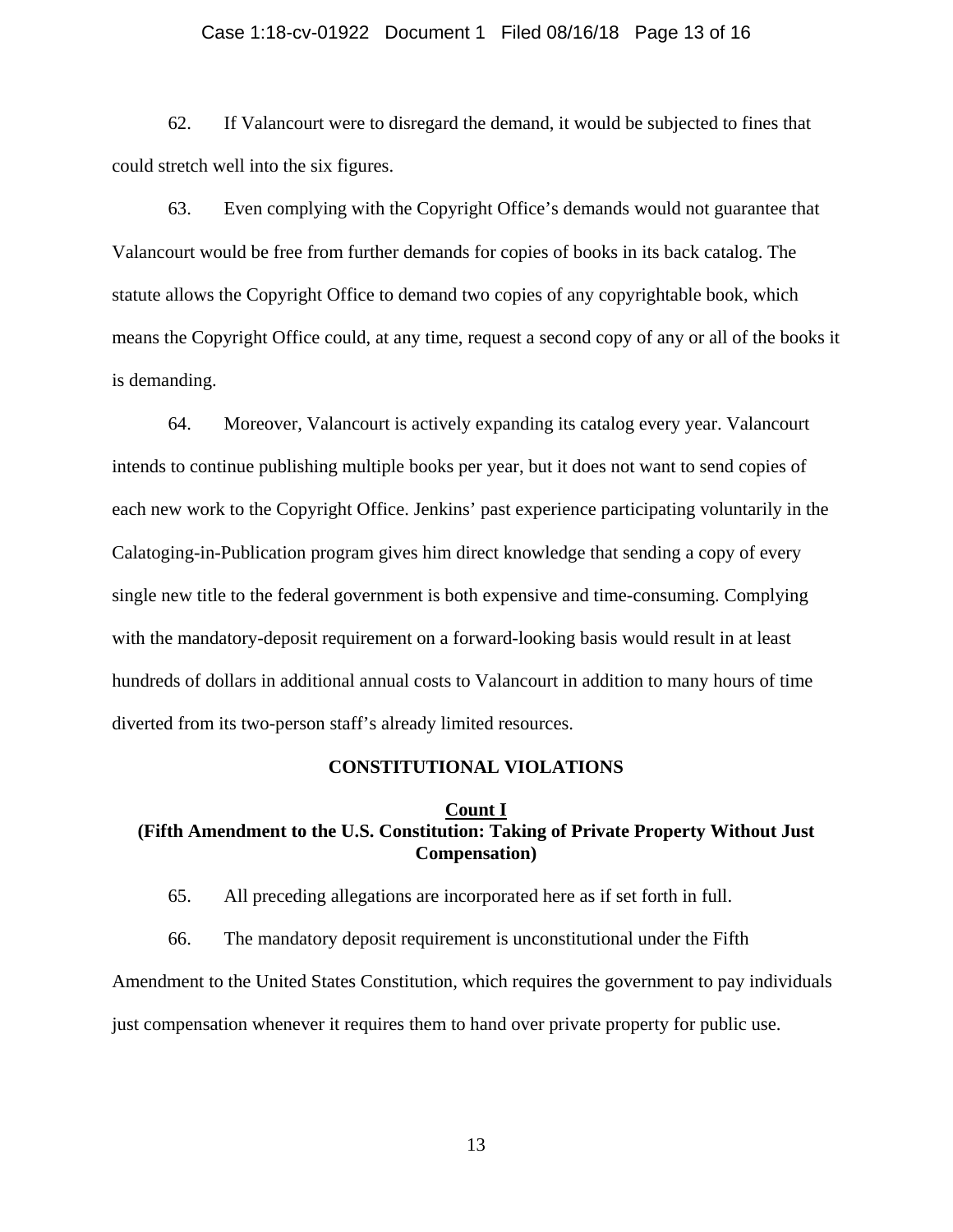### Case 1:18-cv-01922 Document 1 Filed 08/16/18 Page 14 of 16

67. The 341 books that the Copyright Office has demanded from Valancourt for its own use are personal property, subject to the full protection of the Fifth Amendment.

68. Whenever the government fully and physically appropriates property for its own use, there arises a *per se* duty to pay just compensation.

69. This duty exists to ensure that the government does not force "some people alone to bear public burdens which, in all fairness and justice, should be borne by the public as a whole." *Armstrong v. United States*, 364 U.S. 40, 49 (1960).

70. If the government wishes to acquire books, it should purchase them with funds raised through general taxation.

## **Count II (First Amendment to the U.S. Constitution)**

71. All preceding allegations are incorporated here as if set forth in full.

72. The mandatory deposit requirement is unconstitutional under the First Amendment to the United States Constitution, which provides that "Congress shall make no law . . . abridging the freedom of speech, or of the press."

73. The deposit requirement places a unique and special burden on specific forms of publishing (physical books), while exempting others such as e-books.

74. The deposit requirement is overbroad, as it requires almost all works subject to copyright to be deposited with the Copyright Office, and almost everything that is written down is automatically subject to copyright.

75. The deposit requirement imposes particularly heavy burdens on print-on-demand publishers, who have a higher marginal cost per work and who do not keep excess stock.

76. The deposit requirement is unduly burdensome, as it imposes particularly heavy burdens on speakers who may wish to remain anonymous or who may wish to disseminate their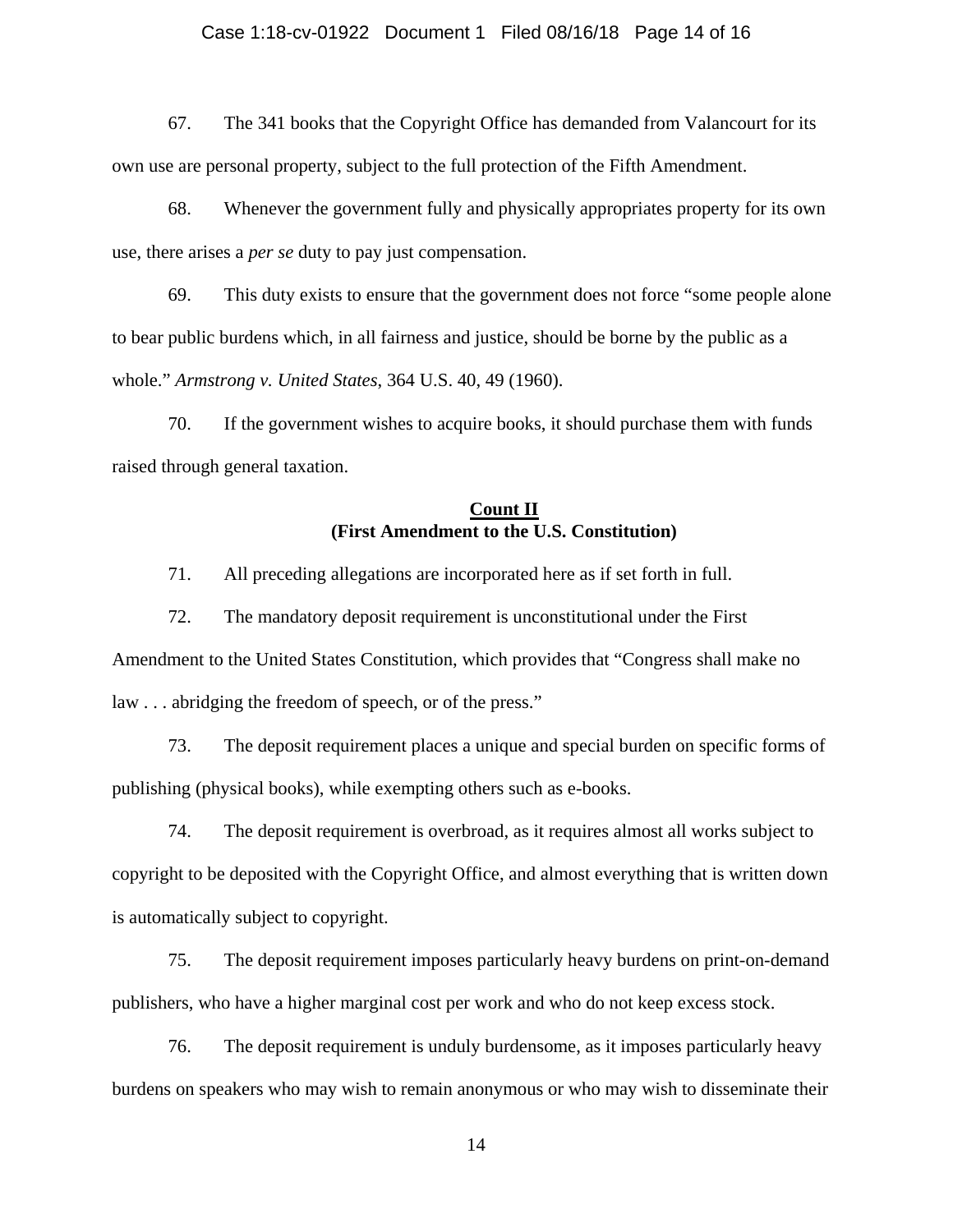### Case 1:18-cv-01922 Document 1 Filed 08/16/18 Page 15 of 16

works narrowly. Speakers who are willing to deposit copies of their works with the government have many avenues to do so besides § 407.

77. There is no government interest served by the deposit requirement that could not be served equally well by less restrictive means such as the government purchasing the works it desires or by relying on the many avenues (like the cataloging-in-publication program or the deposit requirement for publishers who wish to register their copyrights) by which the government can acquire works voluntarily.

78. On information and belief, Defendants possess no evidence that the deposit requirement is necessary to achieve any substantial government interest.